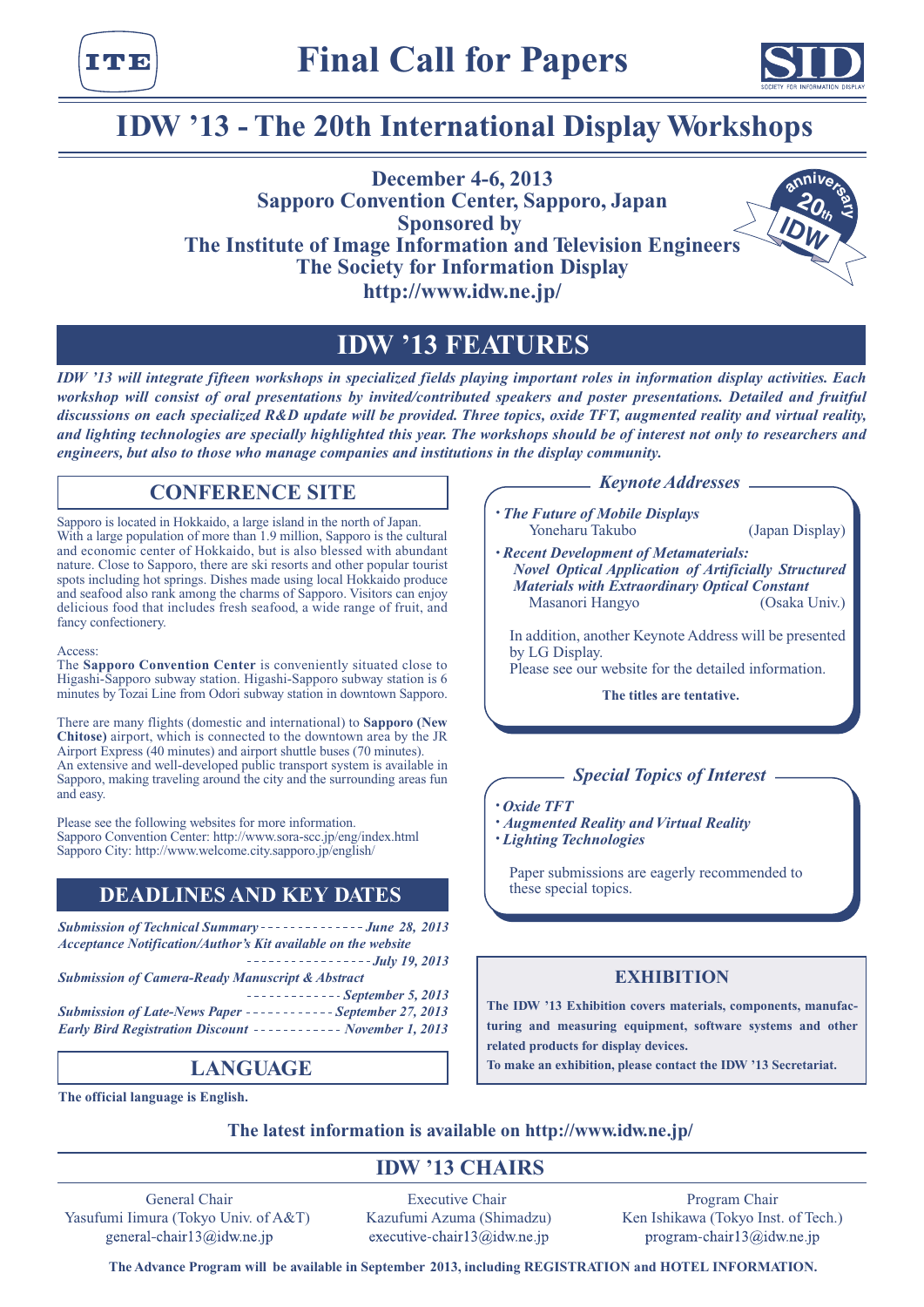# **SPECIAL TOPICS OF INTEREST**

#### **Oxide TFT** *Organizer Workshops: AMD, FMC, OLED and FLX Facilitator: Mutsumi Kimura (Ryukoku Univ.)*

Recently, research on amorphous oxide semiconductors such as In-Ga-Zn-O (a-IGZO) and similar materials has been carried out worldwide. Research on other materials and polycrystalline oxide semiconductor TFTs has also been activated. Last year, a-IGZO TFTs were mass produced for use in AM-LCDs, and several companies are also ready to use them in AM-OLEDs. This special topic will cover all aspects of oxide-semiconductor-TFT-related science and technologies.

#### *Scopes*

- 1) Oxide semiconductor materials and fundamental mechanisms 4) Issues: illumination instability, degradation, etc.
- 2) Device physics, fabrication processes and equipments 5) Oxide-TFT backplane for LCD, OLED display, e-Paper
- 3) Oxide-TFT display circuits and embedded systems 6) Flexible devices, transparent electronics and other applications
- 
- -

# **Augmented Reality and Virtual Reality** *Organizer Workshops: 3D, VHF, PRJ, DES and INP*

# *Facilitator: Haruhiko Okumura (Toshiba)*

This topic will cover all aspects of technologies, systems, applications and human factors for information display using a fusion of real and virtual. Demonstration sessions will be held to give impressive AR and VR experiences to all participants.

#### *Scopes*

- 1) Augmented reality (AR), mixed reality (MR) and virtual reality (VR) technologies
- 2) Projection mapping technology on real objects
- 3) Displays for AR, MR and VR (Video and Optical See-through type
- displays including HMD and HUD)
- 4) Input and interactive technologies for AR, MR and VR
- 5) Image processing for AR, MR and VR

# **Lighting Technologies** *Organizer Workshops: FMC, PH and OLED*

## *Facilitator: Yasunori Kijima (Sony)*

This topic will cover all aspects of science and technologies of lightings, ranging from LED lighting, OLED lighting, flexible lighting, manufacturing of lightings, materials and device structures for lightings and internal or external efficiency enhancement technologies.

#### *Scopes*

- 
- 
- 3) Flexible lighting including backlight unit for LCD 8) Energy consumption and environmental issues
- 4) Manufacturing of lightings and their applications 9) Miscellaneous topics related with lightings
- 5) Materials and device structures for lightings
- 1) Solid-state lighting: LED and OLED 6) Technologies about the internal or external efficiency enhancement 2) Fluorescent light sources: CCFL and HCFL 7) Theories, simulations and measurements for lightings
	- $2)$  Theories, simulations and measurements for lightings
	-
	-

# **WORKSHOP OUTLINES**

**LCT** LC Science and Technologies **FPD** Manufacturing,

#### *Workshop Chair: Hiroyuki Okada (Univ. of Toyama)*

This workshop will cover all aspects of liquid crystal (LC) science and technologies, ranging from fundamental material research to display and other applications. An in-depth discussion on advanced LC displays and novel functionalities of LC materials will be especially emphasized.

#### *Topic Areas*

- 1) Physicochemical studies of LC materials
- 2) Nano-structural LC alignment and devices including blue phase
- 3) Surface alignment processes and characterization techniques
- 4) Electro-optic effects, display modes, optical design and simulations including 3D technologies
- 5) Fabricating, manufacturing, measuring and evaluation techniques
- 6) High performance displays featuring excellent image quality
- 7) Transparent LC displays
- 8) LC technologies for flexible displays and electronic papers
- 9) Optical functional devices for non-display applications
- 10) LC semiconductors and organic electronics
- 11) LC photonic crystals and lasers

# **AMD Active Matrix Displays**

*Workshop Chair: Yoshihide Fujisaki (NHK)*

## This workshop will cover all aspects of active matrix displays.

#### *Topic Areas*

- 1) Active-matrix displays:
	- LCDs, OLEDs, e-papers, FEDs, micro-displays, flexible active-matrix displays
- 2) Fundamentals, structures, processes, new materials
- 3) Array & circuit design technologies, addressing schemes, systems
- 4) Evaluation methods, reliability, mechanical testing
- 5) Active devices:
	- oxide TFTs, organic TFTs, silicon-related TFTs,
		- CNT, graphene-based devices and other active devices, devices with solution process
- 6) Touch & other sensors
- 7) Digital signage and other novel applications

#### *Workshop Chair: Tetsuya Miyashita (Tohoku Inst. of Tech.)*

**Materials** and **Components** 

This workshop will cover technology trends and flat panel displays (FPDs) from the perspective of manufacturing, materials, components and systems.

#### *Topic Areas*

- 1) Trends in FPD materials, components and systems
- 2) Technical trends in panel construction
- 3) Optical materials and systems
- 4) Color filter materials
- 5) Lighting materials, components and systems
- 6) Equipment and materials for production
- 7) Measurement and evaluation equipment
- 8) Environmental technologies in FPDs

# **PDP Plasma Displays**

*Workshop Chair: Hiroshi Kajiyama (Tokushima Bunri Univ.)* This workshop will cover all aspects of science, technologies and applications of plasma display panels.

*Topic Areas*

- 1) Fundamental mechanisms
- 2) Panel configurations
- 3) Materials, components and fabrication processes
- 4) Driving techniques, signal processing and image quality For high efficacy, high  $\gamma$ , high exo-emission, high speed driving, high definition over 4k x 2k, high performance, etc.
- 5) Application for PDPs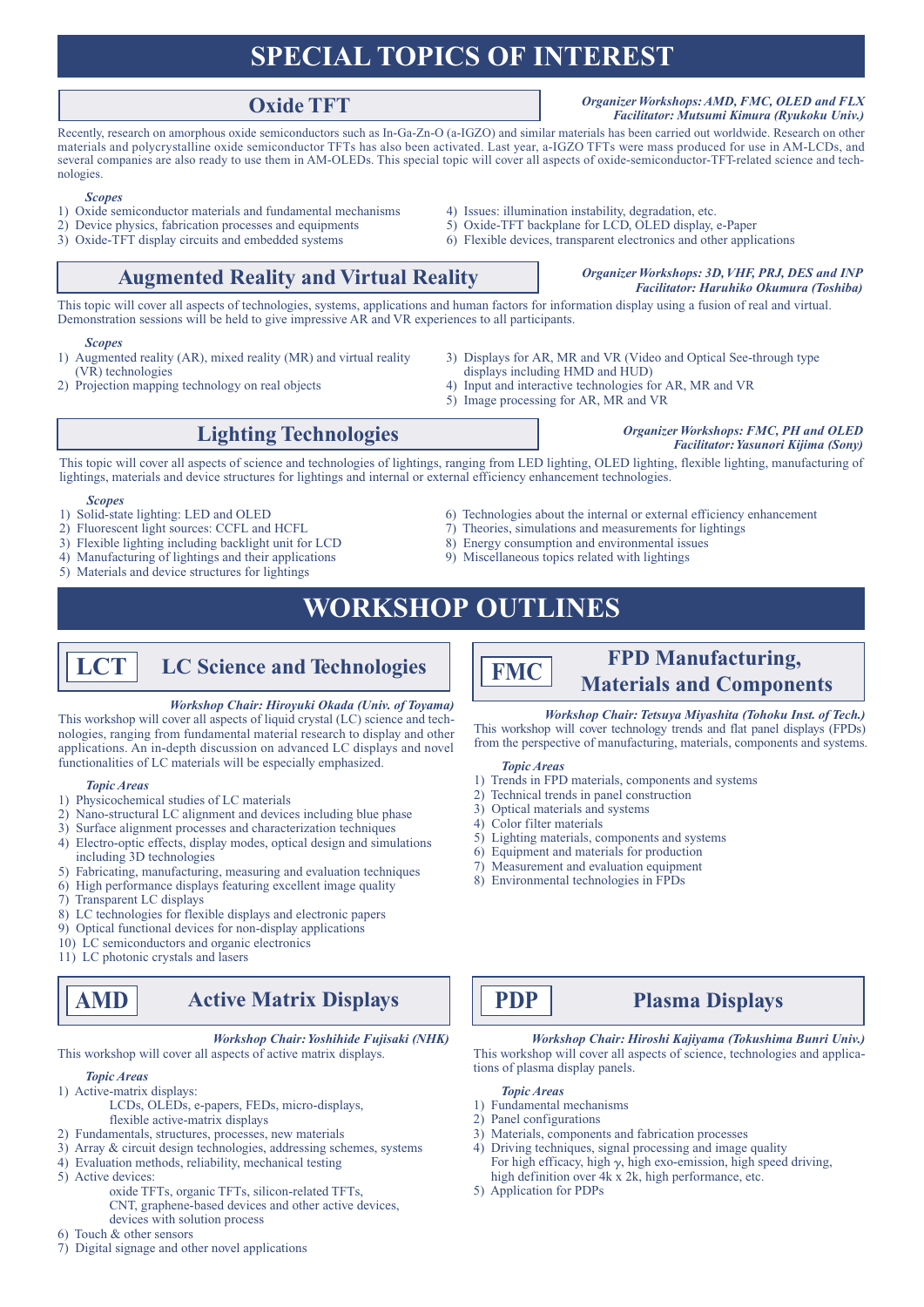# **PH EL Displays and Phosphors**

#### *Workshop Chair: Yoichiro Nakanishi (Shizuoka Univ.)*

This workshop will include a discussion on current topics in EL displays (ELDs), LEDs and phosphors, and will also deal with phosphor application, phosphor screens for CRTs, plasma displays (PDPs), field emission displays (FEDs) , lighting source and other emissive devices.

#### *Topic Areas*

- 1) Inorganic ELDs (materials, process, devices, drive circuits, etc.)
- 2) LEDs (materials, devices, panels, lighting, etc.)
- 3) Phosphors (for CRTs, PDPs, FEDs, VFDs, LEDs, etc.)

# **3D/Hyper-Realistic Displays and** Systems **3D**

#### *Workshop Chair: Sumio Yano (Shimane Univ.)*

This workshop will cover several current topics encompassing 3D/hyperrealistic displays, systems and other related technologies.

#### *Topic Areas*

- 1) Stereoscopic, autostereoscopic, holographic and other 3D display technologies and systems
- 2) Immersive, interactive and VR display technologies and systems
- 3) 3D/hyper-realistic display technologies and systems for Augmented Reality (AR)
- 4) Digital archive systems using 3D/hyper-realistic displays
- 5) New applications using 3D/hyper-realistic displays 6) 3D image coding, 2D to 3D conversion, multi-viewpoint
- representation and other 3D/hyper-realistic image processing 7) Human factor and evaluation of 3D/hyper-realistic display
- techniques and systems 8) New devices for 3D/hyper-realistic display techniques and systems

# **Field Emission Display FED** and CRT

#### *Workshop Chair: Hidenori Mimura (Shizuoka Univ.)*

The following topics will be covered in this workshop.

#### *Topic Areas*

- 1) Fundamental mechanisms and configurations
- 2) Modeling and simulation
- 3) Materials, components and fabrication processes
- 4) Field emission physics and characteristics
- 5) Driving technologies and signal processing
- 6) Picture quality, reliability and lifetime
- 7) Applications
- 8) Miscellaneous topics related with field emitters
- 9) Entire field of CRT

# **and Human Factors VHF**

#### *Workshop Chair: Taiichiro Kurita (NHK)*

**Applied Vision** 

This workshop will cover all aspects of vision and human factors related to information displays, such as image quality, display characteristics and visual requirements, image format, display measurements, display applications, or ergonomics.

#### *Topic Areas*

- 1) Image-quality base: analytic models, evaluation methods and metrics
- 2) Visual requirements for display characteristics: luminance, contrast, grayscale, color, resolution, frame rate, viewing angle, etc.
- 3) Display image format for better visual experience
- 4) Analysis and improvement of display image-quality deterioration, such as dynamic range or spatio-temporal image artifacts
- 5) Display measurement methods relevant to human factors
- 6) New applications of displays, such as virtual/augmented reality systems
- 7) Display ergonomics, such as legibility/usability for electronic papers, or actions/behaviors related to visually displayed information

# **OLED Displays and Related Technologies OLED**

#### *Workshop Chair: Takeo Wakimoto (Merck)*

This workshop will cover all aspects of science and technologies of OLED, ranging from materials research and basic device physics to display including backplane technologies and other applications.

#### *Topic Areas*

- 1) Materials for organic devices (OLED, OTFT, OLET)
- 2) Device physics and related phenomena of organic devices
- 3) Backplane technologies for OLED applications
- 4) Fabrication processes for organic devices
- 5) Miscellaneous topics related with organic devices
- 6) Fundamental mechanisms and configurations of organic devices
- 7) OTFT for OLED displays
- 8) Organic light-emitting transistors (OLET)
- 9) OLED for lightings
- 10) Flexible organic devices

# **Projection and Large-Area Displays and Their Components**

#### *Workshop Chair: Hideyuki Kanayama (Panasonic)*

This workshop will cover current topics concerning projection and largearea displays and their components.

#### *Topic Areas*

- 1) Projectors, pico-projectors, embedded projectors, near-eye displays, head-up displays and projection TVs
- 2) Micro display and MEMS technologies for projection
- 3) Optics and optical components (light sources, screens, lenses, mirrors, films, etc.) for projection
- 4) Algorithm and image processing for projection and large-area displays
- 5) Digital cinema, 3-D projection, signage and vehicle display systems
- 6) Large-area display systems and tiled-display systems

*All poster presenters in PRJ are required to give a brief, 3-minute oral presentation with no discussion time.*

**PRJ**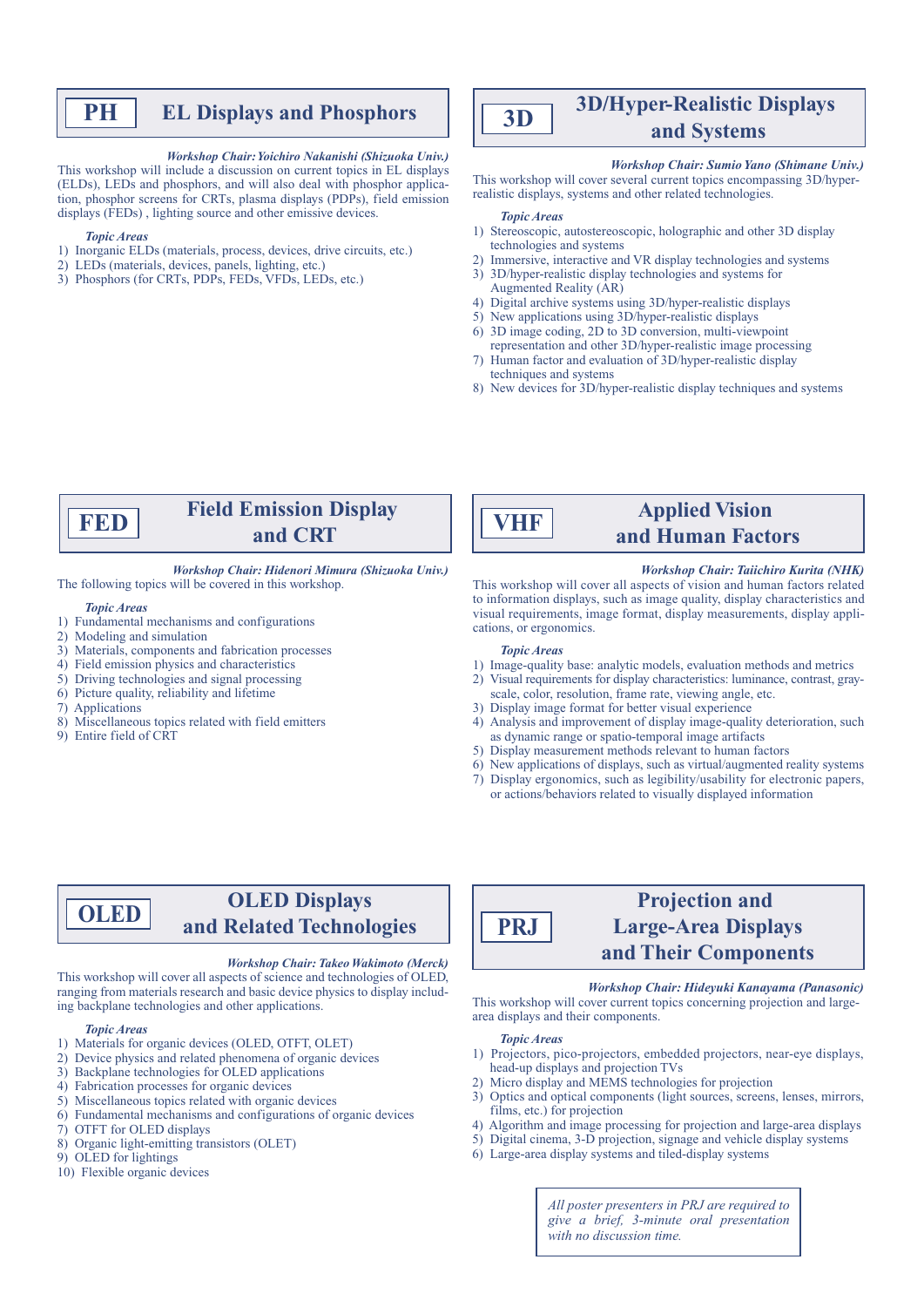# **EP Electronic Paper**

#### *Workshop Chair: Hiroshi Arisawa (Fuji Xerox)*

This workshop will cover all aspects of electronic paper ranging from materials science and devices to human factors and various applications for the future.

#### *Topic Areas*

- 1) Advancement of various display technologies for e-Paper to enhance colors, brightness and contrast ratio
- 2) Novel functional materials and components
- 3) Driving method
- 4) Human interfaces suitable for e-Paper from paper-like displays to tablet PCs and so on
- 5) Various applications of e-Paper such as e-Books and
- e-Newspapers
- 6) Discussion of the social impact of e-Paper
- 7) Evaluation method taking account of human factors

*All poster presenters in EP are required to give a brief, 3-minute oral presentation with no discussion time.*

### **MEMS and Emerging Technologies for Future Displays and Devices MEET**

#### *Workshop Chair: Masayuki Nakamoto (Shizuoka Univ.)*

This workshop will cover all aspects of science and technologies of MEMS, nanotechnologies and emerging technologies for future displays, imaging devices, and related electron devices, ranging from materials research and basic device physics to display and other applications.

#### *Topic Areas*

- 1) Displays, imaging devices and other optical and electron devices using MEMS, nanotechnologies and emerging technologies
- 2) Optical MEMS such as optical scanners, optical switches, optical mirrors, optical space modulators, optical filters, etc.
- 3) Sensors and actuators for electromagnetic wave, infrared rays, ultraviolet rays, X-rays, visible rays, supersonic wave, hearing, touch, smell, taste, etc.
- 4) Materials, components and fabrication processes
- 5) Fundamental mechanisms and configurations
- 6) Miscellaneous topics related to future displays

# **DES Display Electronic Systems**

#### *Workshop Chair: Haruhiko Okumura (Toshiba)*

This workshop will cover all aspects of electronic systems including hardware as well as software on all kinds of displays.

#### *Topic Areas*

- 1) Driving methods, circuits and systems for AMOLEDs and LCDs
- 2) Video processing including deinterlace, scaling and elimination of artifacts and blur
- 3) High quality color reproduction including high dynamic range and wide color gamut
- 4) High-fidelity systems such as professional use and master monitors
- 5) Exploration of future standards such as post-HDTV
- 6) Video interface technologies including data transmission and storage
- 7) Novel display systems including mobile/auto applications
- 8) Cooperative operations of functional components
- 9) Circuit technologies including high speed and low power driving

*All poster presenters in DES are required to give a brief, 3-minute oral presentation with no discussion time.*



# **FLX Flexible Displays**

#### *Workshop Chair: Hideo Fujikake (Tohoku Univ.)*

This workshop will cover all aspects of flexible electronics, including material science, device technology, fabrication processes, and application systems for next-generation information and energy technology.

#### *Topic Areas*

- 1) Novel flexible devices in display and non-display fields
- 2) Flexible/stretchable mechanism and strategy
- 3) Fabrication methods, including printing techniques, soft lithography, roll-to-roll process and transfer techniques for high precision, large area and high productivity
- 4) Flexible substrate innovation (plastic film, metal foil, ultra-thin glass sheet, textile, paper, etc.) and encapsulation
- 5) Excellent transistors in flexible organic/inorganic electronics
- 6) High-performance display principles (OLED, LC, electronic paper, etc.)
- 7) Tolerance evaluation for bending and stretching deformation
- 8) Revolutionary device applications (paper-like, bendable, foldable, roll-up screen, hanging, wearable, wrapping usages, etc.)



# **Touch Panels INP and Input Technologies**

#### *Workshop Chair: Kenji Nakatani (Touchpanel Labs.)*

Touch panel technology continues to evolve. Camera systems are often employed in auto-stereoscopic displays. Sensing and displaying 3D positions in space literally open a new dimension for a truly intuitive human interface. This workshop covers all aspects of input technologies related to displays, ranging from materials, devices, application systems to discussions on how we interact with various systems.

#### *Topic Areas*

- 1) Out-cell, On-cell and In-cell touch panels
- 2) Touch panel materials, devices, production processes and systems
- 3) Image sensors
- 4) 2D, 3D imaging devices and systems
- 5) Adaptive and personalized interfaces
- 6) Input systems for augmented reality
- 7) Human-computer interaction and other emerging interactive technologies

# **Short Presentation for Poster Presenters**

**"Short Presentation Session" for poster presenters to be introduced as part of PRJ, EP and DES workshops!**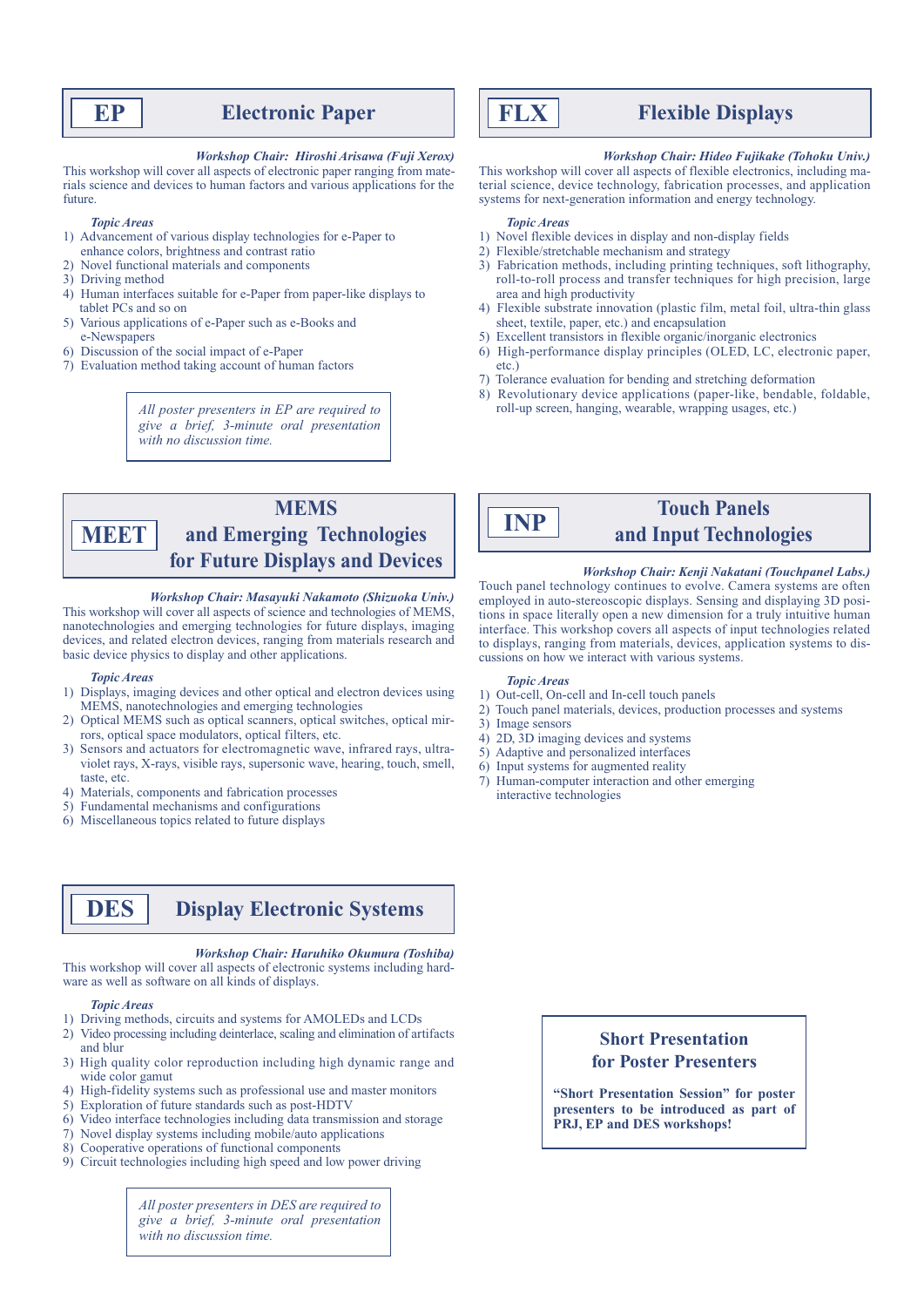# **PAPER SUBMISSION**

# **INSTRUCTIONS FOR SUBMISSION OF TECHNICAL SUMMARY**

Submit a Technical Summary in PDF format without any protection via the conference website:

#### **http://www.idw.ne.jp/authinfo.html**

Follow the submission instructions given on the website and shown below. The Technical Summary will be used only for evaluation and will not be published. The title of the accepted papers, the authors and their affiliations will be published in the Advance Program.

### **I. Technical Summary Guidelines**

The file should be formatted to A4 page size. Details of the format are described in the sample file available on the website (http://www.idw.ne.jp/authinfo.html).

The file should contain one or two pages of text in **one column**, with additional pages for figures/tables/photographs. The following items should be included:

- (1) **Paper title**
- (2) **Names of all authors with their affiliations:** The name of the presenting author should be underlined.
- (3) **Abstract:** 50 words or less, highlighting the focus of your paper.
- (4) **Presentation style:** Indicate if you wish to have your paper considered for oral or poster presentation.
- (5) **Preference of Workshop/Special Topics of Interest:** Indicate the closest matching Workshop/Special Topics of Interest.
- (6) **The body** of the Technical Summary must contain the following. (a) Background and objectives: Introduce the state of the
	- subject and describe the goal of your work. (b) Results: Describe specific results. Illustrations to highlight
		- your work are encouraged.
		- (c) Originality: Clearly describe what are new and/or emphasized points.
		- (d) Impact: Discuss the significance of your work and compare your findings with previously published works.
		- (e) References: List references covering projects in related areas.
		- (f) Prior publications: The paper must be an original contribution. If you have published or presented material for similar work, explain how the present material differs.

### **II. Online Submission**

Access **http://www.idw.ne.jp/authinfo.html**

The submission procedure consists of three steps:

- (1) **Questions to authors:** Select the number of authors, affiliations and maximum number of affiliations for one author.
- (2) **Paper title & author information:** Enter the paper title, the names of all authors, all affiliations, information about the presenting author, the WS/Special Topics of Interest name and presentation preference.

 Please understand that the title may be edited by the program committee.

#### **An acceptance/reject notification will be sent to you via the e-mail address that you provided on the website.**

(3) **Confirmation & submission:** Please take time to review the paper title and the author information carefully as mistakes cannot be rectified after the file is uploaded. Select a file name of the Technical Summary to submit to our server. When the file is successfully uploaded, a "FINISH" message will appear on the screen and you will also receive a submission confirmation e-mail.

### **FORMAT OF PRESENTATION**

(1) **Oral presentations**

• Oral presentations will usually conform to the 20-minute format

including questions and answers. The program committee will determine the duration of presentation.

• Oral presenters are strongly urged to attend the Author Interviews and Demonstrations after the presentation (AC 100 V power will be made available).

#### (2) **Poster presentations**

- Poster presentation will conform to a 3-hour format in front of an individual bulletin board.
- A table and AC 100 V power will be made available.
- "Short Presentation Session" to introduce poster presenters as part of PRJ, EP and DES workshops. All poster presenters in PRJ, EP and DES workshops are required to give a brief, 3-minute oral presentation with no discussion time.
- (3) Accepted papers will be assigned to either oral or poster presentation in the most suitable Workshop/Special Topics of Interest at the discretion of the program committee.

## **ACCEPTANCE**

You will be notified of the results of your Technical Summary review via e-mail. Upon acceptance of the Technical Summary, authors must prepare a camera-ready manuscript to be published in the conference proceedings. The author should use the manuscript template, which will soon be available on the conference website. It will be four pages in length and in a two column format. Acceptance is subject to following conditions:

- (1) Registration is required before the camera-ready submission for all presenters.
- (2) All company or government releases must be obtained.
- (3) The author must be the copyright holder or have written permission from the copyright holder for any material used in the paper.
- Your submitted paper must not be published in any media including personal websites on the Internet before it is presented at the conference.
- One of the authors must give a presentation at the conference. For the poster session, at least one of the authors must stand by their posters during their core time, which will be set in the session.

### **LATE-NEWS PAPERS**

A limited number of late-news papers reflecting important new findings or developments may be accepted. Authors are requested to submit a 2-page camera-ready manuscript on A4-sized pages accompanied by an abstract. Access the conference website: http://www.idw.ne.jp/authinfo.html Follow the submission instructions given on the website.

## **COPYRIGHT**

The copyrights of your submitted camera-ready manuscript will be transferred to ITE and SID. The copyright terms and conditions are available on the conference website (http://www.idw.ne.jp/copyright.pdf).

### **TRAVEL GRANTS**

A limited number of travel grants will be available to full-time student presenters attending from outside Japan. Check the travel grant application box of the online submission mentioned above.

# **IDW Best Paper Award and IDW Outstanding Poster Paper Award**

**The award committee of IDW will select the most outstanding papers from those presented at IDW '13. The winners will be announced on the IDW website and given a plaque after the conference. We encourage that young researchers win the awards.**